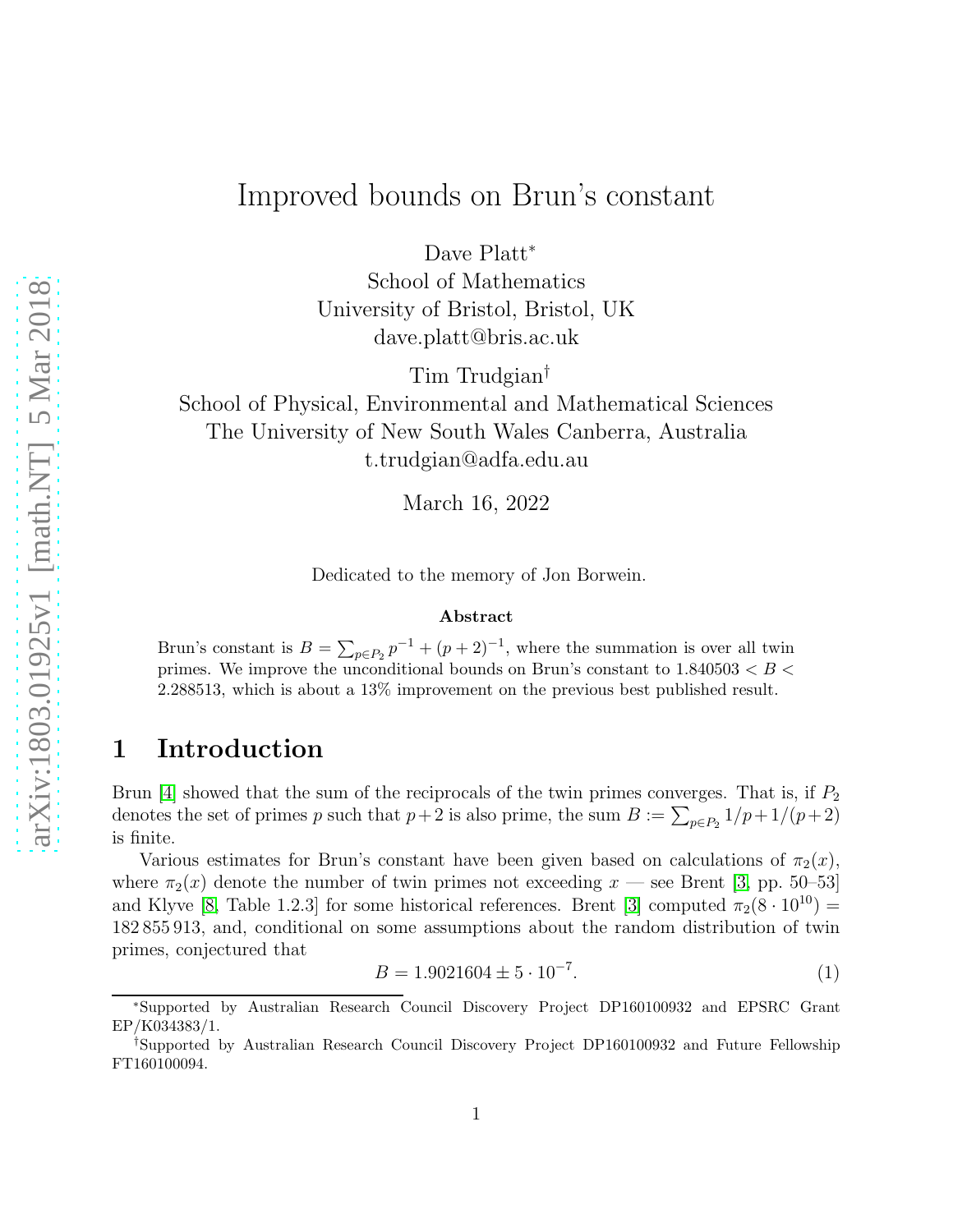Additional computations were undertaken by Gourdon and Sebah [\[6\]](#page-9-3) and Nicely<sup>[1](#page-1-0)</sup> [\[12\]](#page-10-0), who showed

<span id="page-1-2"></span>
$$
\pi_2(2 \cdot 10^{16}) = 19\,831\,847\,025\,792.\tag{2}
$$

Additionally, Nicely conjectured that

<span id="page-1-1"></span>
$$
B = 1.902160583209 \pm 0.000000000781. \tag{3}
$$

As far as we are aware the most comprehensive results on the enumeration of  $\pi_2(x)$  are by Tomás Oliveira e Silva [\[13\]](#page-10-1), who computed  $\pi_2(k \cdot 10^n)$  for  $k = 1, \ldots, 10000$  and  $n = 1, \ldots, 14$ and  $\pi_2(k \cdot 10^{15})$  for  $k = 1, ..., 4000$ .

Some explanation is required for these conjectured bounds in [\(1\)](#page-0-0) and [\(3\)](#page-1-1). These results are not strict error bounds, but rather, confidence intervals (in the probabilistic sense). One can obtain a lower bound on B by merely summing  $B(N) := \sum_{p \in P_2, p \le N} 1/p + 1/(p+2)$  for large values of N. One can then plot this as a function of N, make assumptions about the random distribution of twin primes, and try to ascertain the rate of convergence. This is what has been done by Brent, Nicely, and others.

It is another matter to ask for a rigorous upper bound for Brun's constant; clearly computing the sum  $B(N)$  for any N gives a lower bound. The first upper bound appears to be given by Crandall and Pomerance  $[5]$ , who showed that  $B < 2.347$ . An excellent exposition of their proof is given in a thesis by Klyve [\[8\]](#page-9-2) who also shows that under the assumption of the Generalised Riemann Hypothesis we have  $B < 2.1754$ .

It is perhaps curious that the method of Crandall and Pomerance produces an upper bound for  $B$  that is dependent on the lower bound. When one increases the value of  $N$ , the corresponding increase in  $B(N)$  yields a better upper bound for B.

In this paper we do two things: we compute  $B(N)$  for a larger N than was done previously, and using some optimisation improve the upper bound for B. The result is

#### <span id="page-1-3"></span>Theorem 1. 1.840503 < B < 2.288513*.*

The previous best lower bound was computed by Nicely [\[12\]](#page-10-0), who, using his calculations of [\(2\)](#page-1-2) showed that  $B(2.10^{16}) > 1.831808$ . We remark that the lower bound of  $B(10^{16}) > 1.83049$ by Gourdon and Sebah [\[6\]](#page-9-3) was used in the proof of Crandall and Pomerance.

In §[4.1](#page-6-0) we give details of using the tables by Oliveira e Silva in [\[13\]](#page-10-1) to compute  $B(4.10^{18})$ . This proves the lower bound in Theorem [1.](#page-1-3) We remark here that this computation on its own would give an upper bound of 2.292 in Theorem [1.](#page-1-3)

In §[2](#page-2-0) we list two results in the literature, one an explicit bound on a sum of divisors, and another an improvement on a sieving inequality used by Montgomery and Vaughan [\[10\]](#page-10-2). In §[3](#page-3-0) we introduce Riesel and Vaughan's bounds for  $\pi_2(x)$ . Finally, in §[4](#page-6-1) we perform our calculations that prove the upper bound in Theorem [1,](#page-1-3) and outline some of the difficulties facing future investigations into this problem.

<span id="page-1-0"></span><sup>&</sup>lt;sup>1</sup>We cannot resist referencing an anecdote from Jon Borwein himself (and his co-authors). In [\[2,](#page-9-5) p. 40] Borwein, Borwein, and Bailey talk of Nicely's calculations on Brun's constant. Nicely discovered a bug in an Intel Pentium chip, which, according to [\[2\]](#page-9-5) 'cost Intel about a billions dollars'. We believe Jon would have seen this as an excellent application of pure mathematics in the modern world.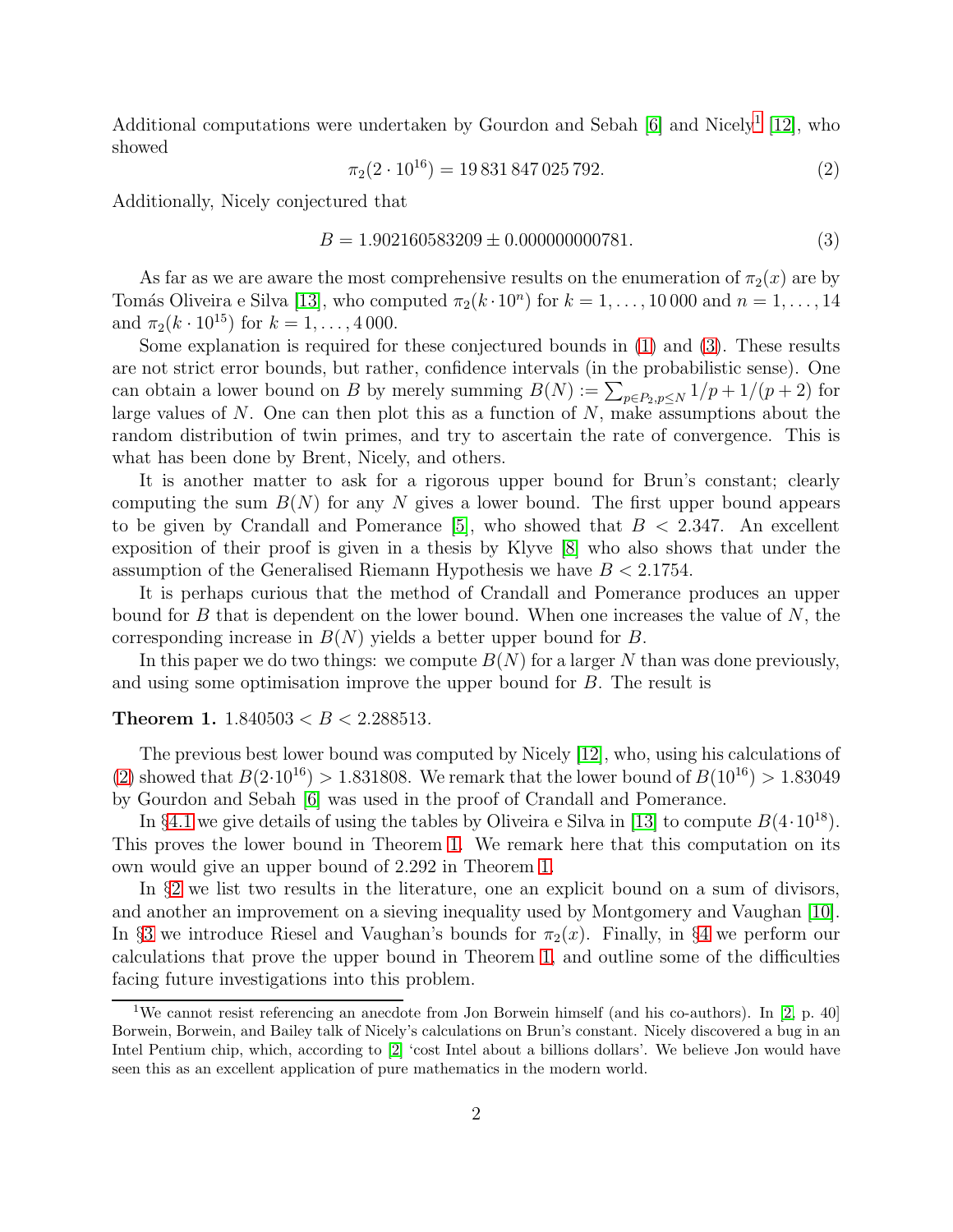## <span id="page-2-0"></span>2 Preparatory results

We require two results from the literature. The first is an explicit estimate on  $\sum_{n\leq x} d(n)/n$ , where  $d(n)$  is the number of divisors of n; the second is a large-sieve inequality.

### 2.1 Bounds on sums of divisors

The classical bound on  $\sum_{n\leq x} d(n)$  and partial summation show that

<span id="page-2-2"></span>
$$
\sum_{n \le x} \frac{d(n)}{n} \sim \frac{1}{2} \log^2 x. \tag{4}
$$

It is also possible to give an asymptotic expansion of the above relation. First, for k a non-negative integer, define the Stieltjes constants  $\gamma_k$  as

$$
\gamma_k = \lim_{N \to \infty} \left\{ -\frac{(\log N)^{k+1}}{k+1} + \sum_{n \leq N} \frac{(\log n)^k}{n} \right\}.
$$

Here  $\gamma_0 = \gamma$ , which is Euler's constant. In what follows we only need the following bounds: more precision is possible, but the estimates in [\(5\)](#page-2-1) are more than sufficient.

<span id="page-2-1"></span> $0.5772156 < \gamma_0 < 0.5772157$ ,  $-0.0728159 < \gamma_1 < -0.0728158$ . (5)

Riesel and Vaughan give a more refined estimation of [\(4\)](#page-2-2), namely, if

<span id="page-2-4"></span>
$$
E(x) = \sum_{n \le x} \frac{d(n)}{n} - \frac{1}{2} \log^2 x - 2\gamma_0 \log x - \gamma_0^2 + 2\gamma_1,\tag{6}
$$

then by Lemma 1 [\[15\]](#page-10-3)

<span id="page-2-3"></span>
$$
|E(x)| < 1.641x^{-1/3}, \quad (x > 0). \tag{7}
$$

We note that an improvement to this is claimed in Corollary 2.2 in |1| which gives

$$
|E(x)| < 1.16x^{-1/3}, \quad (x > 0).
$$

This, however, appears to be in error, since, as shown in [\[15,](#page-10-3) p. 50] the error  $|E(x)|x^{1/3}$  has a maximum of  $-1.6408...$  around  $7.345 \cdot 10^{-4}$ . It is possible to improve [\(7\)](#page-2-3) by choosing an exponent smaller than  $-1/3$ . While this has only a minor impact on the estimation of Brun's constant, we record it below as it may be of interest elsewhere.

### <span id="page-2-5"></span>**Lemma 1.** Let  $E(x)$  be as in [\(6\)](#page-2-4). Then, for all  $x > 0$  we have  $|E(x)| \le 1.0503x^{-2/5}$ .

*Proof.* We proceed as in the proof of Lemma 1 in [\[15\]](#page-10-3). There, the authors consider three ranges,  $x \geq 2$ ,  $1 \leq x < 2$  and  $0 < x < 1$ . The idea with such a proof is by considering sufficiently many ranges, one can show that the global maximum of  $|E(x)|x^{\alpha}$  occurs in  $0 < x < 1$ . By reducing  $\alpha$  we reduce this maximum value. We find that writing  $(1, \infty)$  as the union of  $[n, n + 1]$  for  $1 \leq n \leq 7$  and  $[8, \infty]$  keeps the other contributions sufficiently small and establishes the lemma.  $\Box$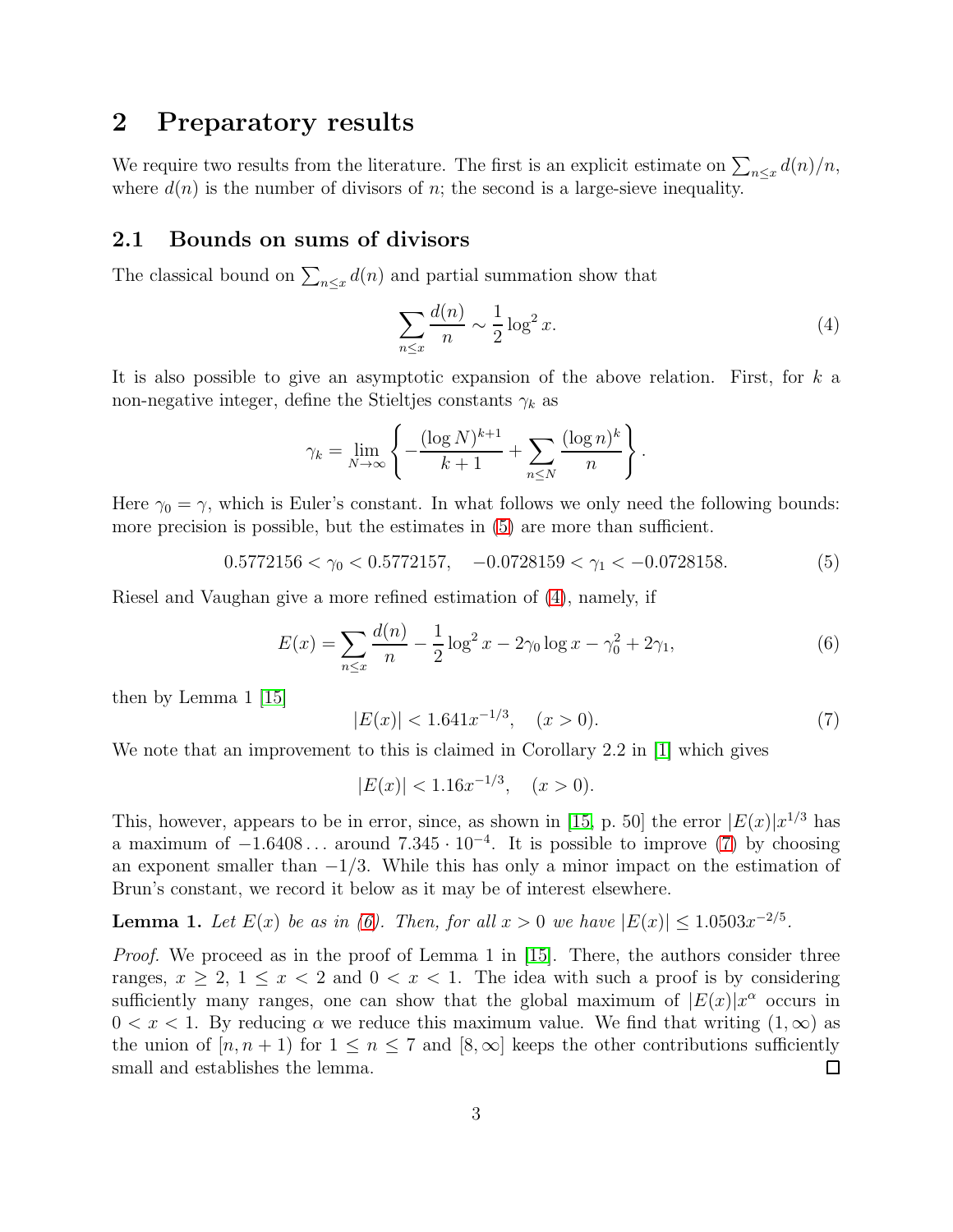We remark that the proof is easily adaptable to finding, for a given  $\alpha$ , the optimal constant  $c = c(\alpha)$  such that  $|E(x)|x^{\alpha} \leq c$  for all  $x > 0$ . However, as we show in §[4.3,](#page-8-0) the effects of further improvements are minimal.

### <span id="page-3-4"></span>2.2 A large sieve inequality

Riesel and Vaughan make use of the following, which is Corollary 1 in [\[10\]](#page-10-2).

<span id="page-3-1"></span>Theorem 2 (Montgomery and Vaughan). *Let* N *be a set of* Z *integers contained in* [M + 1,  $M + N$ *. Let*  $\omega(p)$  *denote the number of residue classes mod p that contain no element of* N. Then  $Z \leq L^{-1}$ , where

<span id="page-3-3"></span>
$$
L = \sum_{q \le z} \left( N + \frac{3}{2} q z \right)^{-1} \mu^2(q) \prod_{p \mid q} \frac{\omega(p)}{p - \omega(p)},\tag{8}
$$

*where* z *is any positive number.*

Actually, Theorem [2](#page-3-1) is derived from the investigations of Montgomery and Vaughan into Hilbert's inequality. Specifically, Theorem [2](#page-3-1) follows from Theorem 1 in [\[11\]](#page-10-4). That result was improved by Preissmann [\[14\]](#page-10-5). The upshot of all this is that Preissmann's work allows one to take  $\rho = \sqrt{1 + 2/3\sqrt{6/5}} \approx 1.315...$  $\rho = \sqrt{1 + 2/3\sqrt{6/5}} \approx 1.315...$  $\rho = \sqrt{1 + 2/3\sqrt{6/5}} \approx 1.315...$  in place<sup>2</sup> of 3/2 in [\(8\)](#page-3-3).

Riesel and Vaughan choose  $z = (2x/3)^{1/2}$  in [\(8\)](#page-3-3). With Preissman's improvement we set  $z = (x/\rho)^{1/2}$ ; it is trivial to trace through the concomitant improvements.

# <span id="page-3-0"></span>3 Riesel and Vaughan's bounds on  $\pi_2(x)$

Riesel and Vaughan give a method to bound  $\pi_2(x)$ . Actually, their method is much more general and can bound the number of primes  $p \leq x$  such that  $ap + b$  is also prime. We present below their method for the case of interest to us, namely, that of  $a = 1, b = 2$ .

We first let C denote the twin prime constant

<span id="page-3-5"></span>
$$
C = 2 \prod_{p>2} \frac{p(p-2)}{(p-1)^2}.
$$
\n(9)

Note that in some sources the leading factor of 2 may be absent. Wrench  $[17]$  computed C to 45 decimal places. For our purposes the bound given by Riesel and Vaughan below is sufficient

$$
1.320323 < C < 1.320324.
$$

<span id="page-3-2"></span><sup>&</sup>lt;sup>2</sup>We remark that Selberg conjectured that  $(8)$  holds with 1 in place of  $3/2$ . It seems difficult to improve further on Preissmann's work.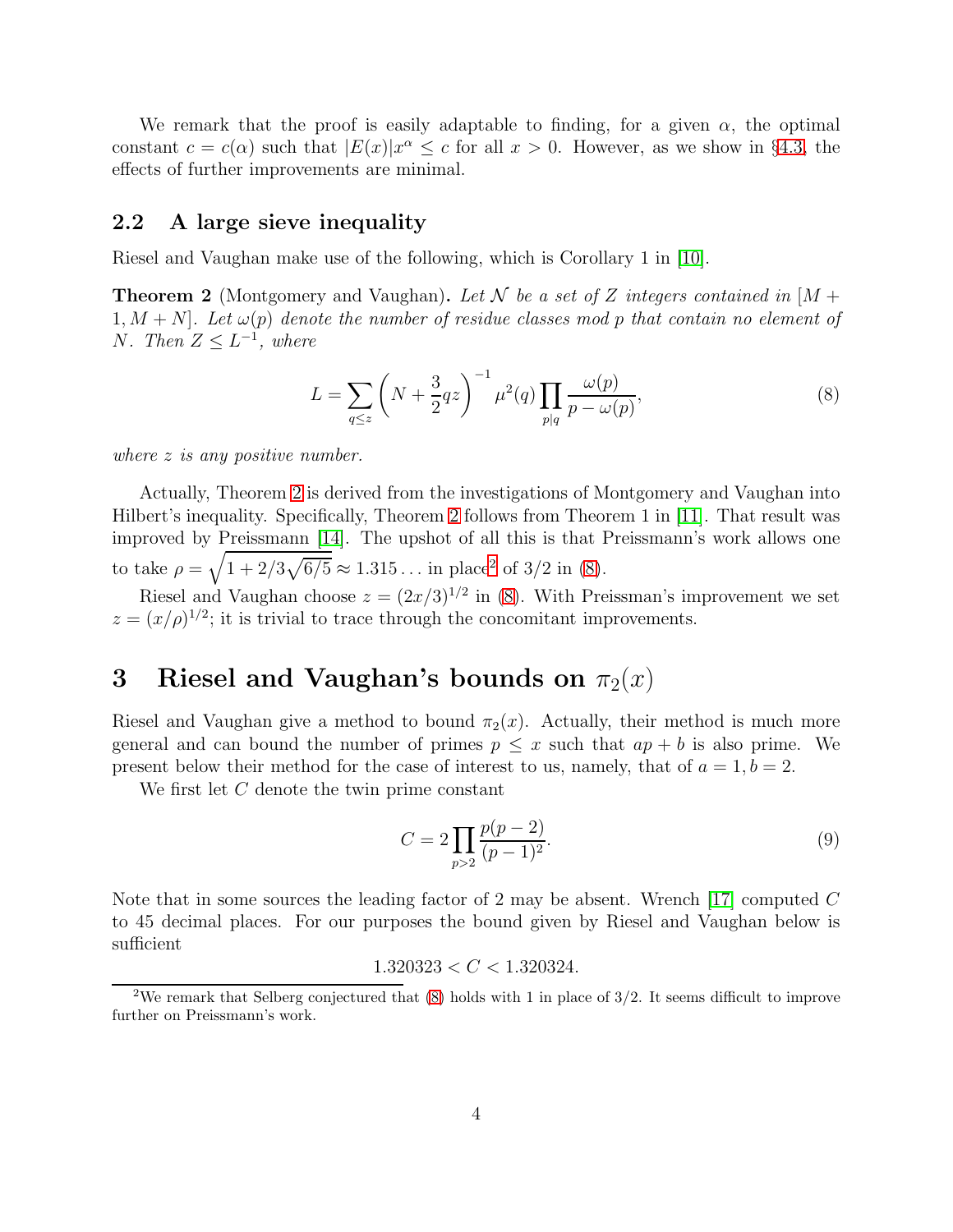<span id="page-4-1"></span>**Lemma 2.** For any  $s > -1/2$  we define  $H(s)$  by

$$
H(s) = \sum_{n=1}^{\infty} \frac{|g(n)|}{n^s},
$$

*where* g(n) *is a multiplicative function defined by*

$$
g(p^k) = 0 \text{ for } k > 3, \quad g(2) = 0, \quad g(4) = -3/4, \quad g(8) = 1/4,
$$
  

$$
g(p) = \frac{4}{p(p-2)}, \quad g(p^2) = \frac{-3p-2}{p^2(p-2)}, \quad g(p^3) = \frac{2}{p^2(p-2)}, \quad (\text{when } p > 2).
$$

*Now define the constants* A<sup>i</sup> *by*

$$
A_6 = 9.27436 - 2 \log \rho
$$
  
\n
$$
A_7 = -5.6646 + \log^2 \rho - 9.2744 \log \rho
$$
  
\n
$$
A_8 = 16Cc(\alpha)H(-\alpha)\rho^{\alpha/2}
$$
  
\n
$$
A_9 = 24.09391\rho^{1/2},
$$

*where*  $c(\alpha)$  *is such that*  $|E(x)|x^{\alpha} \leq c(\alpha)$  *for all*  $x > 0$ *.* 

*Now let*

<span id="page-4-0"></span>
$$
F(x) = \max\left\{0, A_6 + \frac{A_7}{\log x} - \frac{A_8}{x^{\alpha/2} \log x} - \frac{A_9}{x^{1/2} \log x}\right\}.
$$
 (10)

*Then*

<span id="page-4-3"></span>
$$
\pi_2(x) < \frac{8Cx}{(\log x)(\log x + F(x))} + 2x^{1/2}.\tag{11}
$$

*Proof.* See [\[15\]](#page-10-3), equation (3.20).

This leads directly to the following lemma.

<span id="page-4-2"></span>**Lemma 3.** Let  $F(x)$  be as defined in [\(10\)](#page-4-0). Chose  $x_0$  large enough so that  $F(x_0) > 0$  and set

$$
B(x_0) = \sum_{\substack{p \in P_2 \\ p \le x_0}} \frac{1}{p} + \frac{1}{p+2}.
$$

*Then*

$$
B \leq B(x_0) - 2\frac{\pi_2(x_0)}{x_0} + \int_{x_0}^{\infty} \frac{16C}{t \log(t)(\log(t) + F(t))} + 4t^{-\frac{3}{2}} dt.
$$

*Proof.* We start from

$$
B \leq B(x_0) + \sum_{\substack{p \in P_2 \\ p > x_0}} \frac{2}{p} = B(x_0) + 2 \int_{x_0}^{\infty} \frac{d\pi_2(t)}{t},
$$

integrate by parts and apply Lemma [2.](#page-4-1)

 $\Box$ 

 $\Box$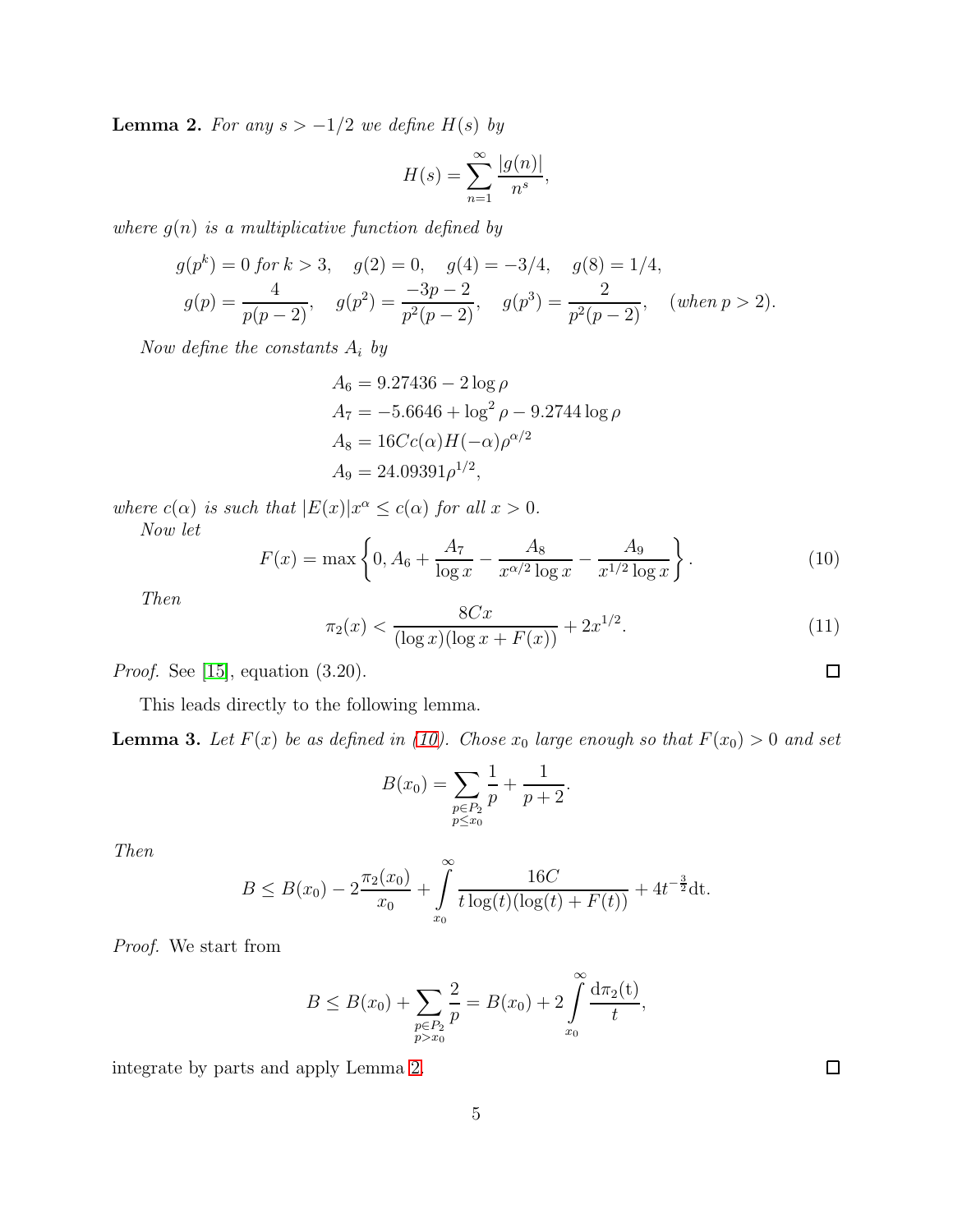Riesel and Vaughan calculate  $H(-1/3)$  so that they may use [\(7\)](#page-2-3); we proceed to give an upper bound for  $H(-2/5)$  in order to use Lemma [1.](#page-2-5)

<span id="page-5-0"></span>Lemma 4. *Let* H *be as defined above, then*

$$
H\left(-\frac{2}{5}\right) < 950.05.
$$

*Proof.* Write

$$
g(2, s) = \log\left(1 + \frac{3}{4}2^{-2s} + \frac{1}{4}2^{-3s}\right)
$$

and for  $t>2$ 

$$
g(t,s) = \log\left(1 + \frac{4}{t(t-2)}t^{-s} + \frac{3t+2}{t^2(t-2)}t^{-2s} + \frac{2}{t^2(t-2)}t^{-3s}\right)
$$

so that for  $s > -1/2$  we have the Euler product

$$
H(s) = \exp\left[\sum_{p} g(p, s)\right].
$$

Now fix  $P > 2$  and split the sum into

$$
S_1(P,s) = \sum_{p \le P} g(p,s)
$$

and

$$
S_2(P, s) = \sum_{p > P} g(p, s).
$$

Then by direct computation using interval arithmetic we find

$$
S_1\left(10^{10}, -\frac{2}{5}\right) = 6.8509190277\dots
$$

To estimate  $S_2$  we write

$$
\sum_{p>P} g(p,s) = \int_{P}^{\infty} g(t,s) d\pi(t) \leq \int_{P}^{\infty} \log\left(1 + k_1 t^{-\frac{6}{5}}\right) d\pi(t)
$$

where  $k_1$  is chosen so that  $\log\left(1 + k_1 t^{-\frac{6}{5}}\right) \leq g\left(P, -\frac{2}{5}\right)$  $(\frac{2}{5})$ . For  $P = 10^{10}$  we find that  $k_1 =$ 3.000402 will suffice. We then integrate by parts to get

$$
S_2\left(P, -\frac{2}{5}\right) \le -\log\left(1 + k_1 t^{-\frac{6}{5}}\right) \pi(P) + \int\limits_P^{\infty} \frac{6}{5} \frac{k_1}{t^{11/5} + k_1 t} \pi(t) dt.
$$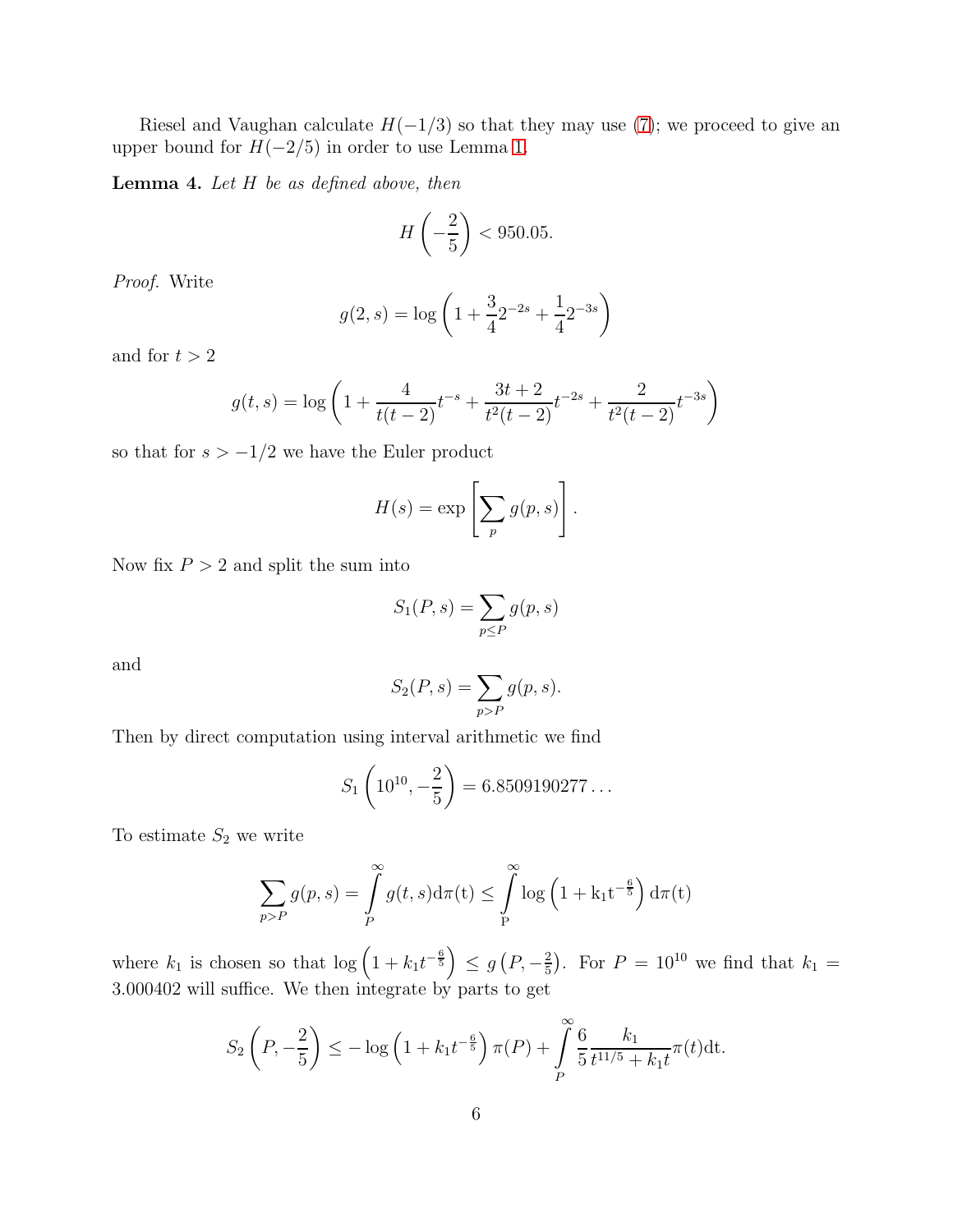We compute the first term using  $\pi (10^{10}) = 455 052 511$  and for the second term we note that for  $x \geq P$  we have

$$
\pi(x) \le \frac{x}{\log x} \left( 1 + \frac{1.2762}{\log P} \right) = k_2 \frac{x}{\log x}.
$$

The integral is now

$$
\frac{6}{5}k_1k_2\int\limits_P^{\infty}\frac{\mathrm{dt}}{\log t\,(t^{6/5}+k_1)} \leq \frac{6}{5}k_1k_2\int\limits_P^{\infty}\frac{\mathrm{dt}}{t^{6/5}\log t} = -\frac{6}{5}k_1k_2\mathrm{Ei}\left(-\frac{\log P}{5}\right)
$$

where Ei is the exponential integral

$$
\mathrm{Ei}(x) = -\int_{-x}^{\infty} \frac{\exp(-t)}{t} \mathrm{dt}.
$$

Putting this all together we have

$$
S_1\left(10^{10}, -\frac{2}{5}\right) + S_2\left(10^{10}, -\frac{2}{5}\right) < 6.8509191 - 0.0013653 + 0.0069531 = 6.8565069
$$

and thus  $H\left(-\frac{2}{5}\right)$  $(\frac{2}{5})$  < 950.05.

## <span id="page-6-1"></span>4 Calculations

We now have everything we require to prove Theorem [1.](#page-1-3) We first proceed to the lower bound.

## <span id="page-6-0"></span>4.1 Computing  $B(4 \cdot 10^{18})$  $B(4 \cdot 10^{18})$  $B(4 \cdot 10^{18})$ : the lower bound in Theorem 1

We first note the following.

<span id="page-6-2"></span>Lemma 5. *We have*

$$
\pi_2 \left( 4 \cdot 10^{18} \right) = 3\,023\,463\,123\,235\,320.
$$

*Proof.* See [\[13\]](#page-10-1), table "2d15.txt".

Furthermore, typical entries in the tables in [\[13\]](#page-10-1) ("2d12.txt" for this example) look like

1000d12 1177209242304 1177208491858.251 . . . 1001d12 1178316017996 1178315253072.811 . . .

where the second column gives the count of prime pairs below the value given in the first column, interpreting, for example, "1001d12" as  $1001 \cdot 10^{12}$ . From this we conclude that

 $\Box$ 

 $\Box$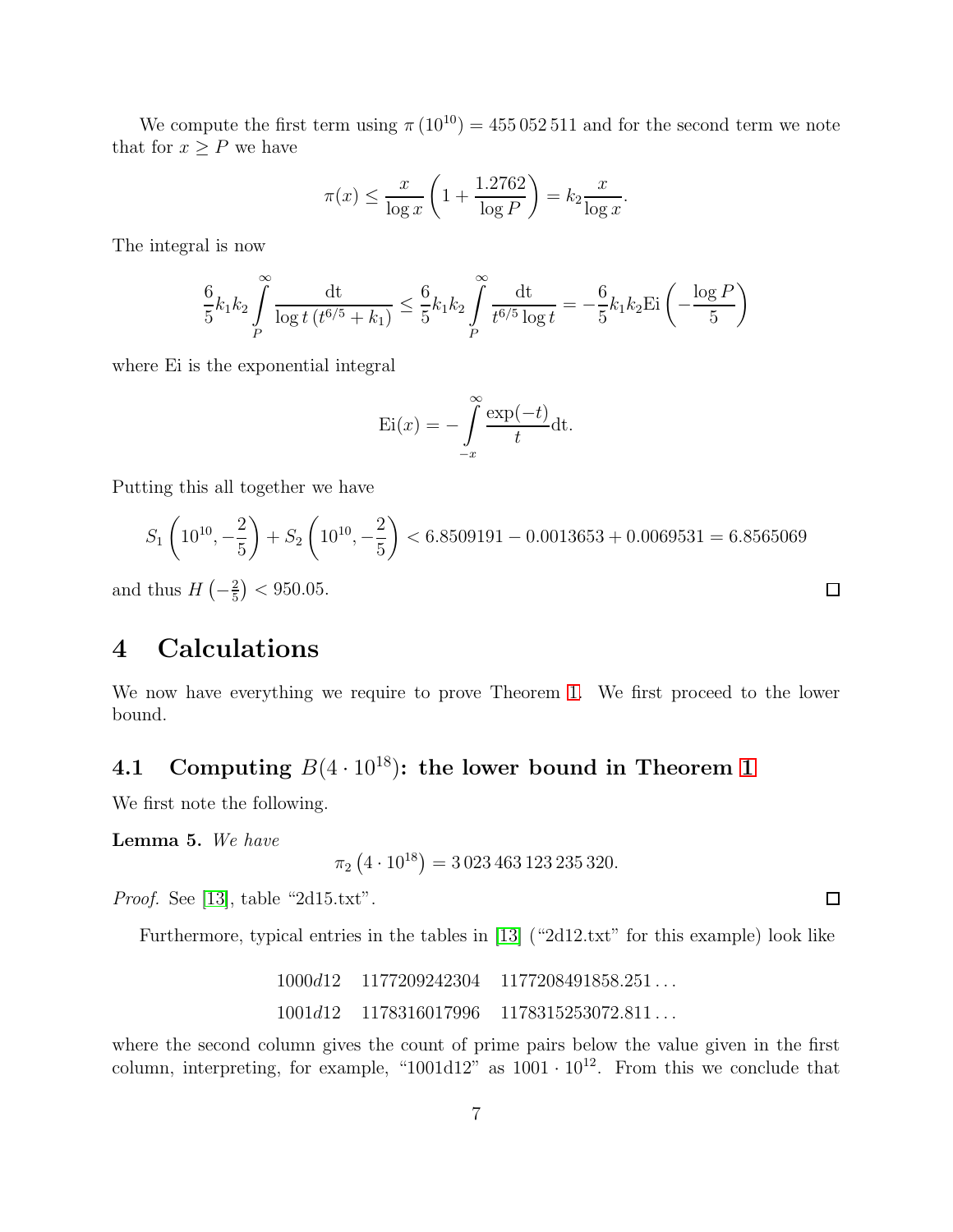there are  $1\,178\,316\,017\,996-1\,177\,209\,242\,304=1\,106\,775\,692$  prime pairs between  $1000\cdot10^{12}$ and  $1001 \cdot 10^{12}$ . The contribution these will make to the constant B is at least

$$
1106775692 \times \frac{2}{1001 \cdot 10^{12}} > 1.0567 \cdot 10^{-6}
$$

and at most

$$
1106\,775\,692 \times \frac{2}{1000 \cdot 10^{12}} < 1.0678 \cdot 10^{-6}.
$$

We take the value of  $B(10^{12}) \in [1.8065924, 1.8065925]$  from [\[12\]](#page-10-0) and add on the contributions from the entries in the tables from [\[13\]](#page-10-1) to conclude the following.

#### <span id="page-7-0"></span>Lemma 6.

$$
B(4 \cdot 10^{18}) \in [1.840503, 1.840518].
$$

We note that the lower bound in Theorem [1](#page-1-3) follows from Lemma [6.](#page-7-0) We note further that we are 'off' by at most  $1.5 \cdot 10^{-5}$ , which shows that there is limited applicability for a finer search of values of  $\pi_2(x)$  for  $x \leq 4 \cdot 10^{18}$ .

### 4.2 The upper bound in Theorem [1](#page-1-3)

We shall use Lemma [3](#page-4-2) to bound B. Using  $s = 2/5$  to get  $H(-2/5) < 950.05$  (Lemma [4\)](#page-5-0) and  $c(2/5) < 1.0503$  (Lemma [1\)](#page-2-5) we get

 $A_6 > 8.72606$ ,  $A_7 > -8.13199$ ,  $A_8 < 22267.54$ ,  $A_9 < 27.63359$ .

We chose  $x_0 = 4 \cdot 10^{18}$  so that  $\pi_2(x_0) = 3023\,463\,123\,235\,320$  (Lemma [5\)](#page-6-2) and  $B(x_0)$  < 1.840518 (Lemma [6\)](#page-7-0). This leaves the evaluation of

$$
\int_{x_0}^{\infty} \frac{\mathrm{dt}}{t \log t (F(t) + \log t)}.
$$

We proceed using rigorous quadrature via the techniques of Molin [\[9\]](#page-9-7) implemented using the ARB package [\[7\]](#page-9-8) to compute

$$
\int_{x_0}^{\exp(20\,000)} \frac{\mathrm{dt}}{t \log t (F(t) + \log t)}
$$

and then we bound the remainder by

$$
\int_{\exp(20\,000)}^{\infty} \frac{dt}{t \log t (F(t) + \log t)} \leq \int_{\exp(20\,000)}^{\infty} \frac{dt}{t \log^2 t} = \frac{1}{20\,000}.
$$

This establishes Theorem [1.](#page-1-3)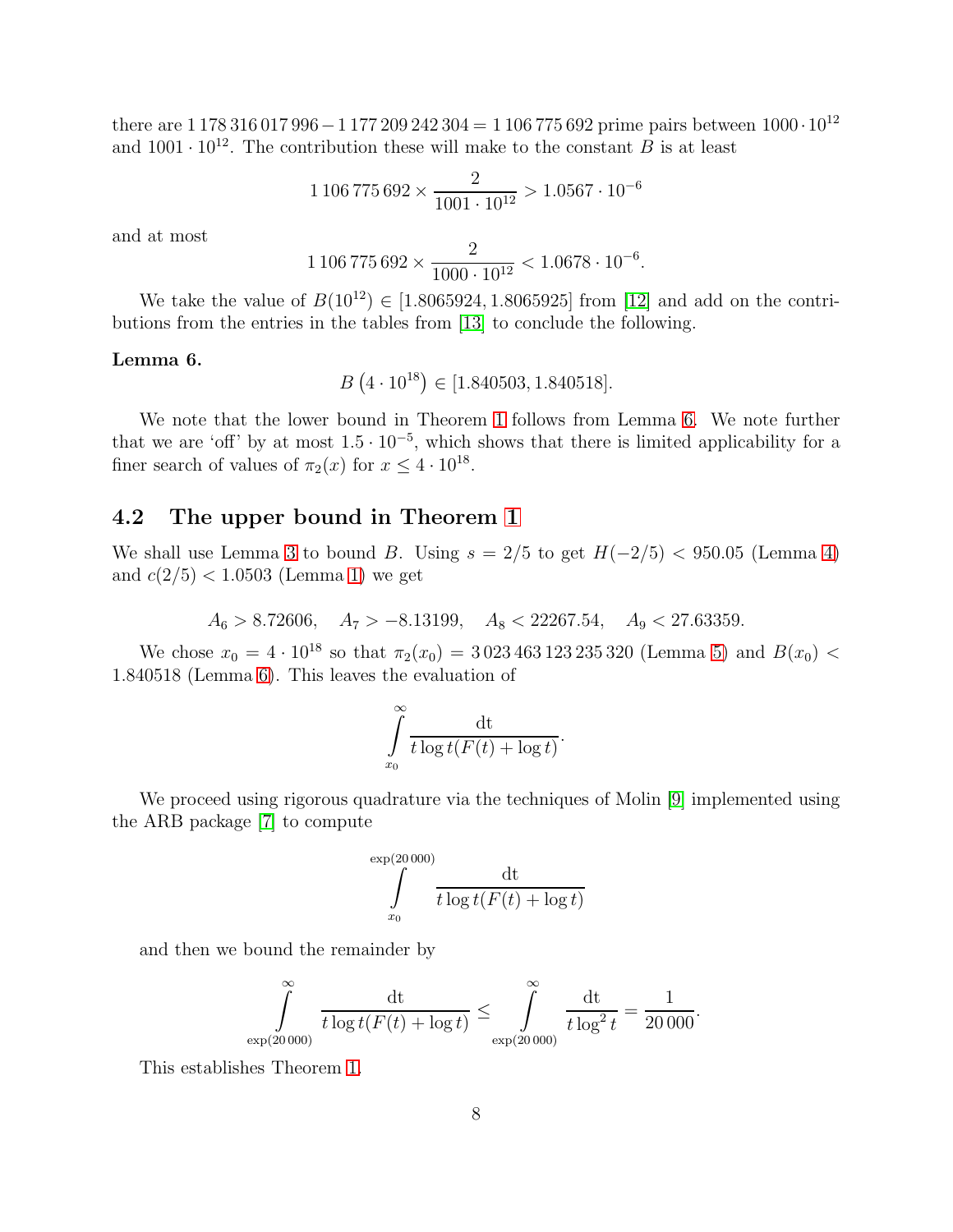### <span id="page-8-0"></span>4.3 Potential Improvements

We close this section by considering potential improvements whilst still relying on Riesel and Vaughan's method. One approach is to attempt to improve the constants  $A_i$ . A second would be to compute  $B(x_0)$  for larger values of  $x_0$  than the  $4 \cdot 10^{18}$  used above.

#### 4.3.1 Improving the constants  $A_i$

In the following, all calculations were done with  $x_0 = 4 \cdot 10^{18}$ , cutting off at exp(20 000), and using Preissmann's value for  $\rho$  in §[2.2.](#page-3-4)

1. The '2' that appears in [\(11\)](#page-4-3) is a result of the term  $2\pi(z) + 1$  appearing on [\[15,](#page-10-3) p. 54]. With the choice of  $z = (x/\rho)^{1/2}$ , and using the bound  $\pi(x) < 1.25506x/\log x$  from Rosser and Schoenfeld [\[16,](#page-10-7) (3.6)], we could replace the 2 by

$$
x_0^{-1/2} + \frac{5.03}{\rho^{1/2} \log \frac{x_0}{\rho}} = 0.10305\dots
$$

- 2. We can replace the constant  $A_9$  by  $19.638\rho^{1/2} < 22.523$  by a careful examination of the final part of the proof of Lemma 3 in [\[15\]](#page-10-3).
- 3. We could investigate other versions of Lemma [1.](#page-2-5) This would have the affect of reducing  $A_8$ . It should be noted that for larger values of  $\alpha$  one can obtain smaller constants  $c(\alpha)$ at the expense of a larger, and more slowly converging,  $H(-\alpha)$ . We did not pursue the optimal value of  $\alpha$ .

However, we observe that setting  $A_6 = 9.27436$  (that is, assuming Selberg's conjecture, in the footnote on page [4,](#page-3-2) that  $\rho = 1$ ) and setting  $A_7 = A_8 = A_9 = 0$  and deleting the  $x^{1/2}$ term from [\(11\)](#page-4-3) altogether only reduces the upper bound for  $B$  to  $2.28545...$ 

#### 4.3.2 Increasing  $x_0$

Knowledge of  $B(x_0)$  and  $\pi_2(x_0)$  for larger  $x_0$  would allow us to further improve on our bound for  $B$ . To quantify such improvements, recall that results such as  $(1)$  and  $(3)$  are obtained by assuming the Hardy–Littlewood conjecture, namely

<span id="page-8-1"></span>
$$
\pi_2(x) \sim C \int_2^x \frac{dx}{\log^2 x},\tag{12}
$$

(where C is the twin prime constant in  $(9)$ ), and assuming properties on the distribution of twin primes. This leads to the hypothesis that

<span id="page-8-2"></span>
$$
B(n) \approx B - \frac{2C}{\log n}.\tag{13}
$$

Using [\(12\)](#page-8-1) and [\(13\)](#page-8-2), one can 'predict' the value of  $\pi_2(10^k)$  and  $B(10^k)$  for higher values of k. Of course one can object at this point: we are assuming a value of  $B$  in order to obtain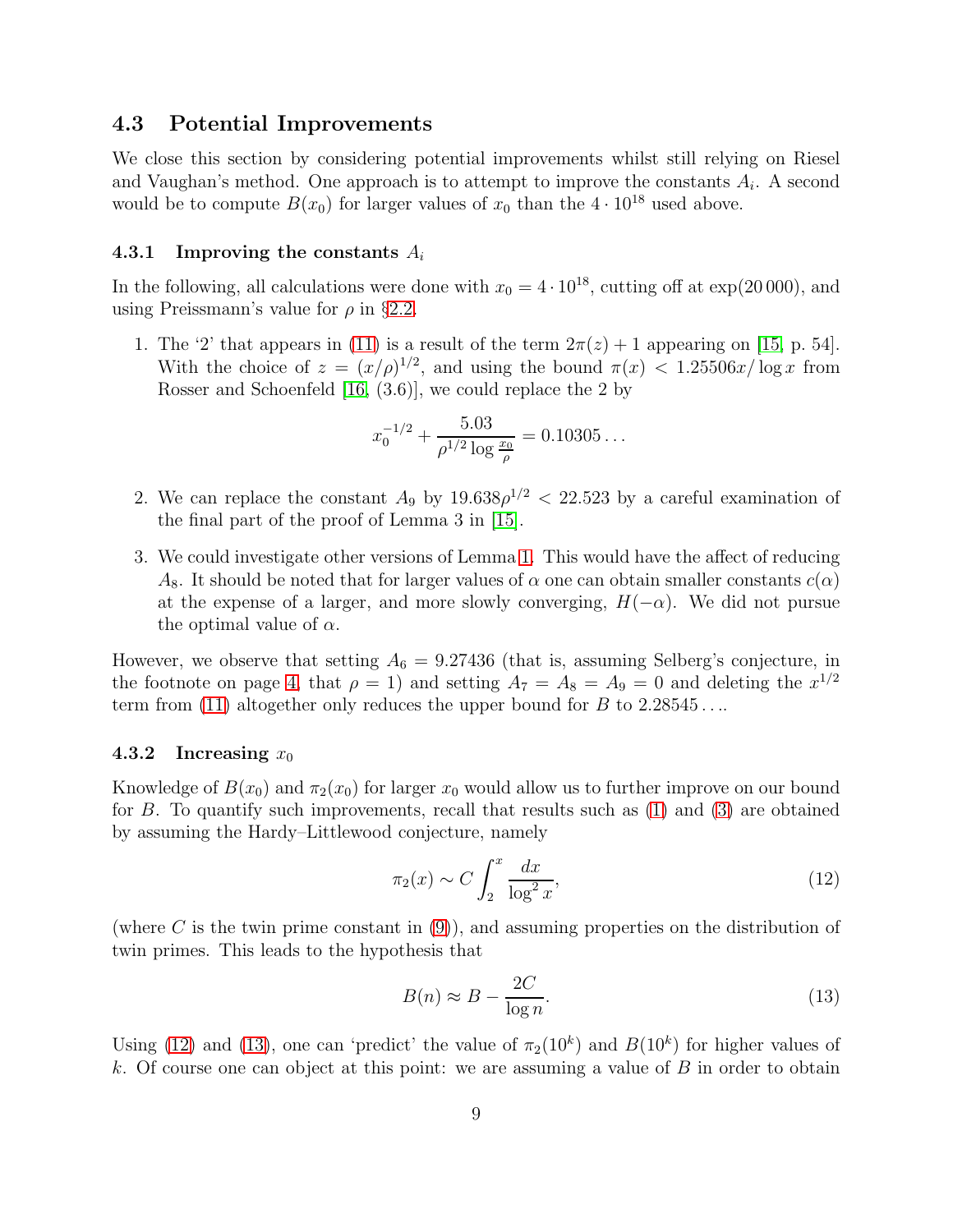an upper bound on B! A valid point, to be sure. The purpose of this commentary is instead to show that without new ideas, this current method is unlikely to yield 'decent' bounds on B even using infeasible computational resources.

We ran the analysis from  $\S 4$  $\S 4$  (not optimised for each k) to obtain the following.

| $\kappa$ | $B(10^k)$ | $\pi_2(10^k)$                                 | Upper bound for $B$ |
|----------|-----------|-----------------------------------------------|---------------------|
|          |           | $19 \quad 1.84181 \quad 7.2376 \cdot 10^{15}$ | 2.2813              |
| 20       |           | $1.84482 \quad 6.5155 \cdot 10^{16}$          | 2.2641              |
| 80.      |           | $1.8878$ $3.9341 \cdot 10^{75}$               | 1.9998              |

Table 1: Projected upper bounds on B

Therefore, proving even that  $B < 2$  is a good candidate for the 13th Labour of Hercules, a man referenced frequently in puzzles by the late Jon Borwein.

## <span id="page-9-6"></span>References

- <span id="page-9-5"></span>[1] Berkane, D., Bordellès, O., and Ramaré, O. Explicit upper bounds for the remainder term in the divisor problem. *Math. Comp.*, 81(278), 1025–1051, 2012.
- [2] Borwein, J. et al. *Organic Mathematics: Proceedings of the Organic Mathematics Workshop, December 12-14, 1995, Simon Fraser University, Burnaby, British Columbia*. AMS, Providence, 1997
- <span id="page-9-1"></span><span id="page-9-0"></span>[3] Brent, R.P. Tables concerning irregularities in the distribution of primes and twin primes up to  $10^{11}$ . *Math. Comp.*, 30, 379, 1976.
- <span id="page-9-4"></span>[4] Brun, V. La série  $1/5+1/7+1/11+1/13+1/17$  [etc.] où les dénominateurs sont nombres premiers jumeaux est convergente ou finie. *Bull. Sci. Math.*, 43, 124–128, 1919.
- <span id="page-9-3"></span>[5] Crandall and Pomerance. *Prime Numbers: a Computational Perspective*, second edition, Springer, New York, 2005.
- [6] Gourdon, X. and Sebah, P. Introduction to twin primes and Brun's constant computation. Published online, <numbers.computation.free.fr/constants/constants.html>, 2002.
- <span id="page-9-8"></span><span id="page-9-2"></span>[7] Johansson, F. Arb: a C library for ball arithmetic. *ACM Communications in Computer Algebra*, 47, 166–169, 2013.
- <span id="page-9-7"></span>[8] Klyve, D. Explicit bounds on twin primes and Brun's constant. PhD Thesis, Dartmouth College, 2007.
- [9] Molin, P. Int´egration num´erique et calculs de fonctions L. PhD Thesis, Institut de Mathématiques de Bordeaux, 2010.